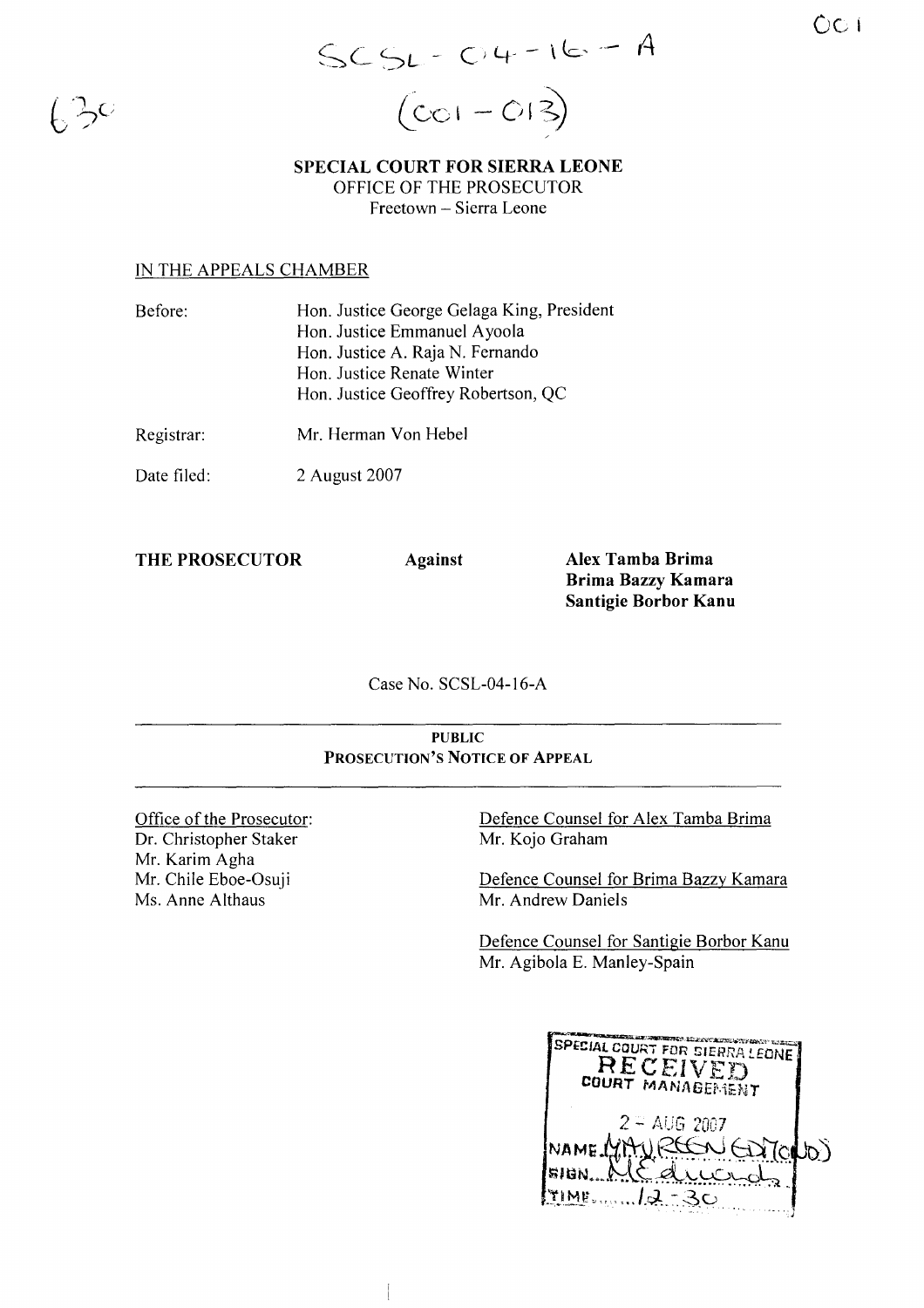1. Pursuant to Article 20 of the Statute of the Special Court and Rule 108 of the Rules of Procedure and Evidence, the Prosecution hereby files this Notice of Appeal setting forth its grounds of appeal against the Judgement of the Trial Chamber dated 20 June 2007 in Case No. SCSL-04-16-T, *Prosecutor v. Alex Tamba Brima, Brima Bazzy Kamara and Santigie Borbor Kanu,* as revised pursuant to the Corrigen dum issued by the Trial Chamber on 19 July 2007<sup>2</sup> (the "Trial Chamber's Judgement").

# **First Ground of Appeal**

- 2. The Trial Chamber erred in law and fact in not finding Brima, Kamara and Kanu each individually responsible, under both Article  $6(1)$  and Article  $6(3)$  of the Statute, for *all* crimes that the Trial Chamber found to have been committed in Bombali District and in Freetown and the Western Area.
- 3. The Prosecution requests the Appeals Chamber to reverse the Trial Chamber's findings that Brima, Kamara and Kanu are not individually responsible, under Article  $6(1)$  and/or Article  $6(3)$  of the Statute, for certain of the crimes in Bombali District and in Freetown and the Western Area, and to revise the Trial Chamber's Judgement by adding further findings:
	- (i) that Brima, Kamara and Kanu are each individually responsible under Article  $6(1)$  of the Statute for planning, instigating, ordering, and/or otherwise aiding and abetting in the planning, preparation or execution of *all* of the crimes that the Trial Chamber found to have been committed in Bombali District and Freetown and the Western Area; and
	- (ii) that Brima, Kamara and Kanu are each individually responsible under Article  $6(3)$  for all of those crimes.

SCSL-16-613, Registry page nos. 21465 22096.

<sup>&</sup>lt;sup>2</sup> SCSL-16-628, Registry page nos. 23025 23678.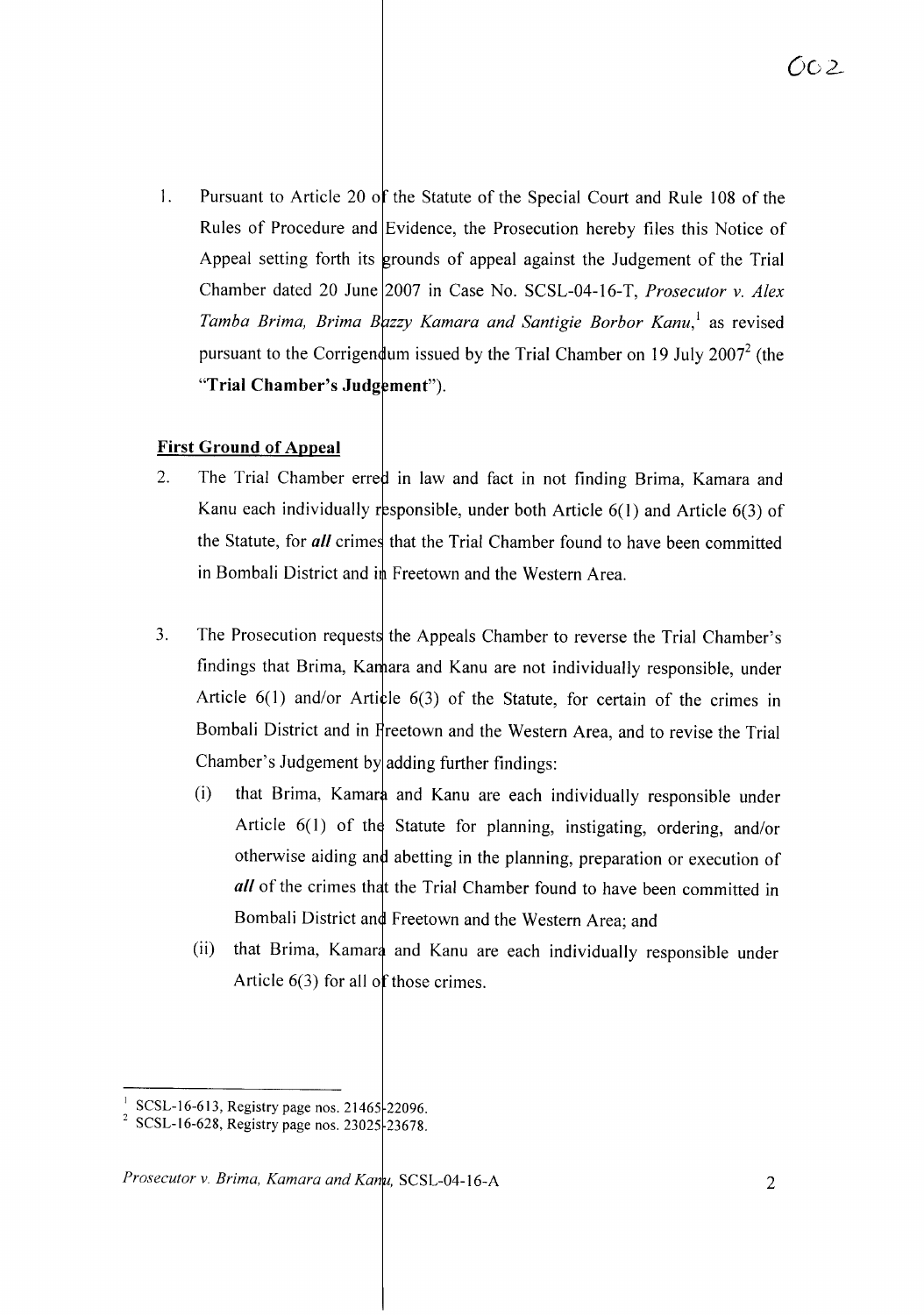- 4. The Prosecution also requests the Appeals Chamber to revise the Trial Chamber's Judgement by making a further finding that in respect of all of the crimes committed in Bombali District and Freetown and the Western Area that are encompassed within the Prosecution's other Grounds of Appeal, to the extent that the other Grounds of Appeal are upheld:
	- (i) Brima, Kamara and Kanu are each individually responsible under Article  $6(1)$  of the Statute for committing, and/or planning, instigating, ordering, and/or otherwise aiding and abetting in the planning, preparation or execution of those crimes; and
	- (ii) Brima, Kamara and Kanu are each individually responsible under Article  $6(3)$  of the Statute for those crimes.
- 5. The Prosecution also requests the Appeals Chamber to make any resulting amendments to the Disposition of the Trial Chamber's Judgement, and to increase the sentences imposed on Brima, Kamara and Kanu to reflect the additional criminal liability.

## **Second Ground of Appeal**

- 6. The Trial Chamber erred in law and fact, and committed a procedural error, in failing to make findings in respect of the commission of, and/or of the individual responsibility of each Accused in respect of, crimes on which evidence was led at trial in locations including the following:
	- (i) in **Koinadugu a d Bombali Districts:** Yifin/Yiffin, Rosos, Colonel Eddie Town, Mandaha, Karina, Makeni, Mateboi, Kulaya, Kurubonla/ Krubola, Mongo Bendugu, Koinadugu Town, Bumbunkura/Bamukura, Bambukoro, Yomadugu/Yemadugu, Yiraia, Baodia/Bafodeya, Woronbia, Serekolia;
	- (ii) in **Freetown and he Western Area:** Waterloo, Wellington Area;
	- (iii) in **Port Loko Di trict** Mamamah, Gberibana, Makolo, Mile 38, Gberi Junction, Masiaka, Sumbuya, Tendakum;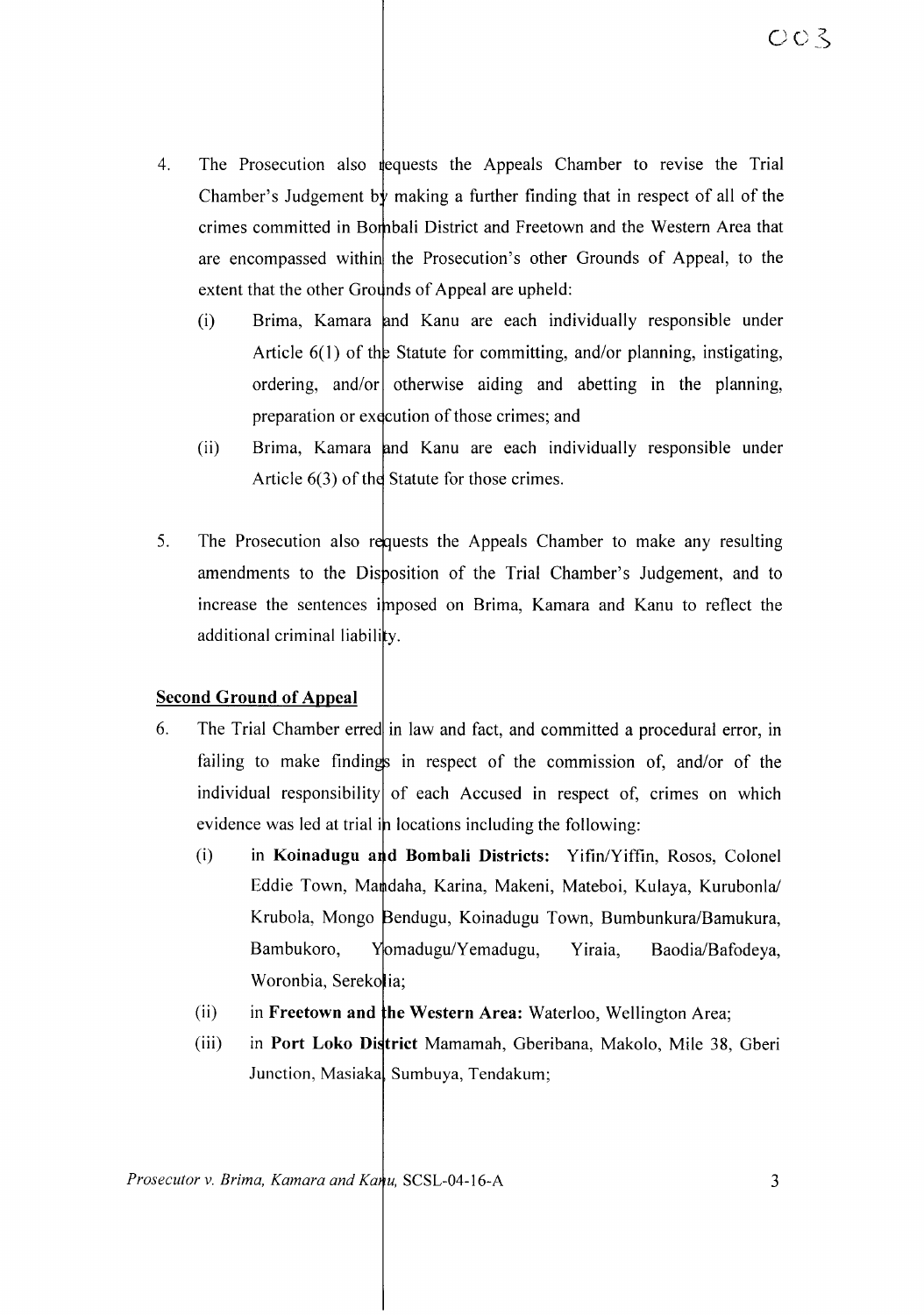- (iv) in **Kono Distrie** Yardu Sando, Wordu, Koidu Geiya, Bomboafuidu, Penduma, Paema;
- (v) in **Kailahun Dist iet:** Segbwema, Buedu, Daru.
- 7. The Trial Chamber erred, in that:
	- (i) these crimes were adequately pleaded in the Indictment; or alternatively,
	- (ii) if these crimes were not adequately pleaded in the Indictment, in all of the circumstances of the case, any defects were subsequently cured and/or were not such as to prejudice the Defence in a way that could justify the Trial Chamber failing to consider whether these crimes were committed and/or|the liability of the Accused in relation to these crimes.
- 8. The Prosecution requests the Appeals Chamber to reverse the decisions of the Trial Chamber not to make findings in respect of these crimes, and either:
	- (i) to revise the Trial Chamber's Judgement by adding findings that the Accused are individually responsible for these crimes under Article  $6(1)$ and Article  $6(3)$  of the Statute, to the extent that the Appeals Chamber is able to determine, without further findings of fact by the Trial Chamber, that these crimes were committed and that the Accused are individually responsible for these crimes, to make any resulting amendments to the Disposition of the Trial Chamber's Judgement, and to increase the sentences imposed on the Accused to reflect the additional criminal liability; and additionally or alternatively,
	- (ii) to the extent that the Appeals Chamber is unable to determine the matter without further findings of fact by the Trial Chamber, to remit the case to the Trial Chamber for further findings on whether these crimes were committed and whether each of the Accused is individually responsible for these crimes.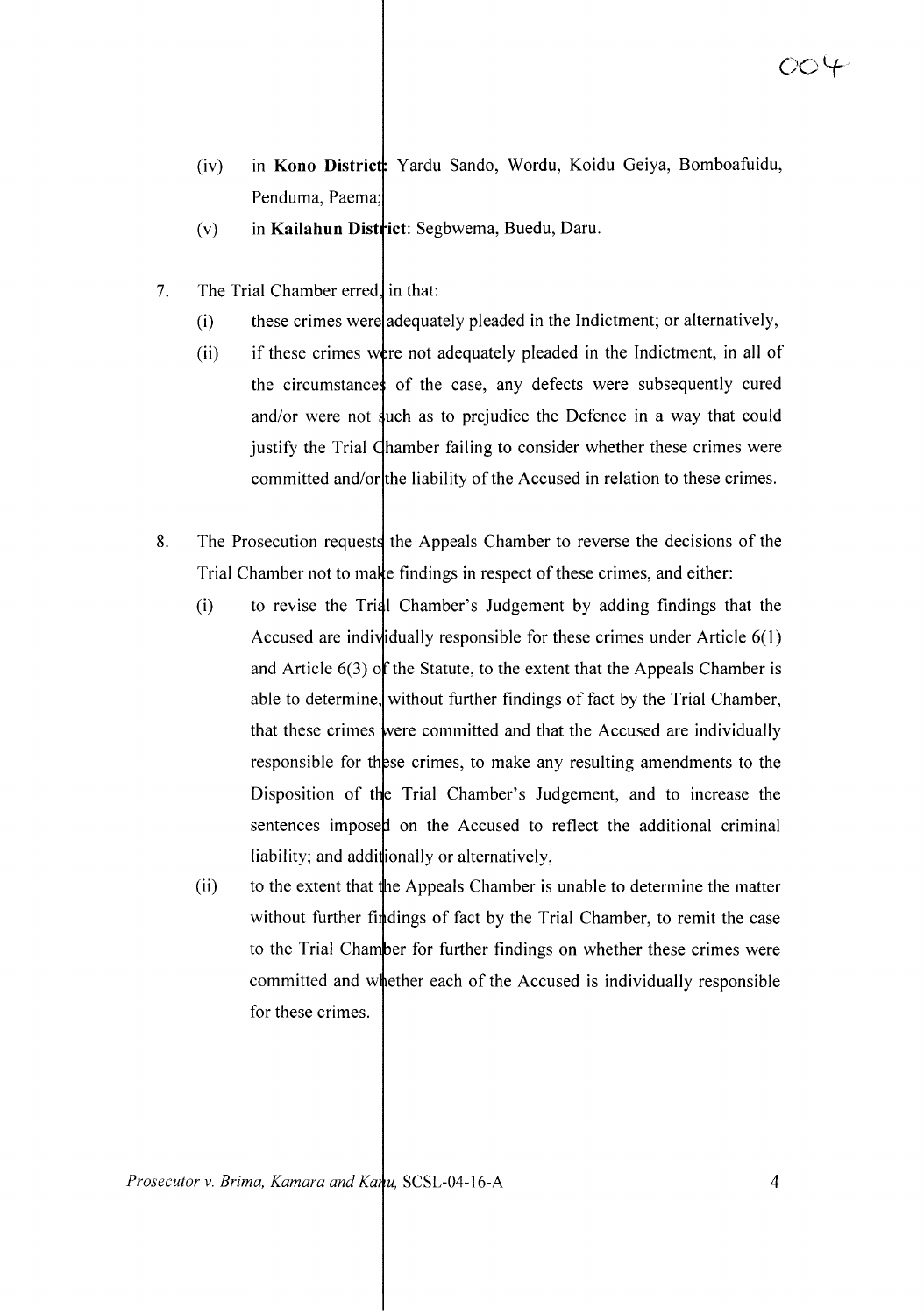## **Third Ground of Appeal**

- 9. The Trial Chamber erred in law and fact in finding, at paragraph 1955a of the Trial Chamber's Judgement, that the Prosecution did not adduce any evidence that Kamara committed, ordered, planned, instigated or otherwise aided and abetted any of the crimes committed in the Port Loko District, and that the Prosecution did not prove any of these modes of individual criminal responsibility against Kamara for the crimes committed in Port Loko District.
- 10. The Prosecution requests the Trial Chamber to reverse the Trial Chamber's finding, and to revise the Trial Chamber's Judgement by adding a finding that Kamara is individually responsible under Article  $6(1)$  and Article  $6(3)$  of the Statute for all of the crimes committed by AFRC troops in Port Loko District and/or in the area known  $\phi$ s the "West Side", namely:
	- $(i)$  the attack on Mana arma (Trial Chamber's Judgement, especially paras. 955-963, 965), in respect of which Kamara was found individually responsible under Article  $6(3)$  of the Statute only;
	- (ii) the acts of violence in Nonkoba and Tendekum (Trial Chamber's Judgement, especially paras. 1629-1630);
	- (iii) sexual slavery in Port Loko District (Trial Chamber's Judgement, especially paras.  $1$  71-1188);
	- $(iv)$  the killing of at least 36 civilians in Nonkoba (Trial Chamber's Judgement, especially paras. 964-965);
	- $(v)$  all of the crimes committed by AFRC troops in Port Loko District and/or in the area known as the "West Side" that are encompassed within the Prosecution's other Grounds of Appeal, to the extent that the other Grounds of Appeal are upheld; and
	- (vi) based on (i) to  $(y)$  above, acts of terror (Count 1) and collective punishments (Count 2) in Port Loko District.
- 11. The Prosecution also requests the Appeals Chamber to make any resulting amendments to the Disp psition of the Trial Chamber's Judgement, and to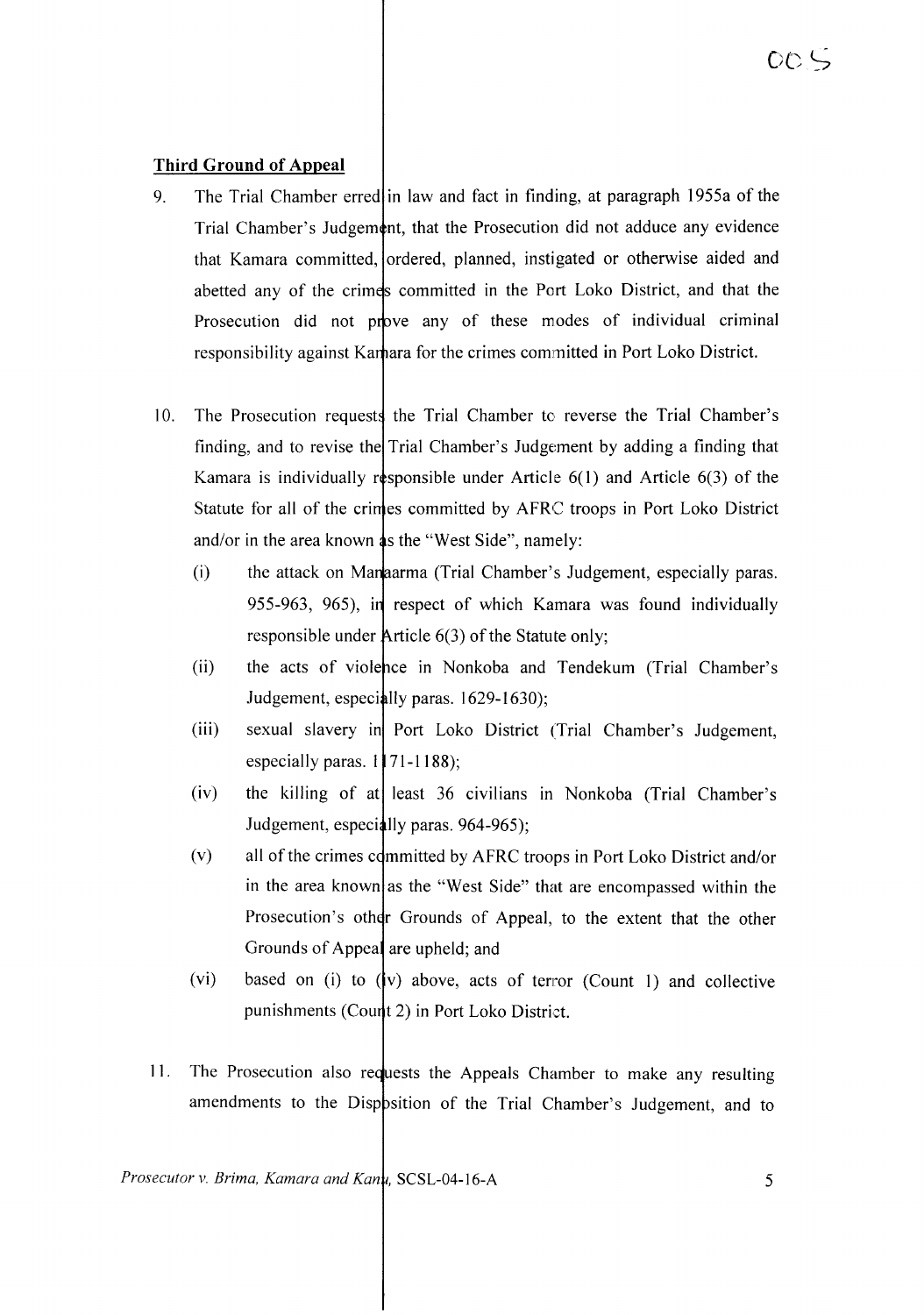increase the sentences imposed on Brima, Kamara and Kanu to reflect the additional criminal liability.

# **Fourth Ground of Appeal**

- 12. The Trial Chamber erred in deciding, at paragraphs 85, 1639 and 1668 of the Trial Chamber's Judgement, that joint criminal enterprise liability was defectively pleaded in he Indictment and that the Trial Chamber would therefore not consider joint criminal enterprise liability in its Judgement. This error was:
	- (i) a procedural error and/or an error of law, in that the Trial Chamber decided at the stage of the final trial judgement to reconsider earlier interlocutory decistions in the case concerning defects in the form of the Indictment, without first reopening the hearings to allow the Prosecution to try to convince the Trial Chamber of the correctness of its initial pretrial decisions on the form of the Indictment, or to argue that any defects had since been cured;
	- (ii) a procedural error  $\frac{d}{d}$  or an error of law, and/or and an error of fact, in that:
		- (a) joint criminal enterprise liability was not defectively pleaded in the Indictment; or alternatively,
		- (b) if joint criminal enterprise liability was defectively pleaded in the Indictment, in all of the circumstances of the case, any defects were subsequently dured and/or were not such as to prejudice the Defence in a way that **c**ould justify the Trial Chamber failing to consider the joint criminal  $\phi$ nterprise liability of the Accused.
- 13. As a result of this error in respect of all of the crimes for which the Trial Chamber found each Acquised not to be individually responsible under Article  $6(1)$  of the Statute, the Trial Chamber so found without giving any consideration to the criminal responsibility of the Accused by virtue of joint criminal enterprise liability.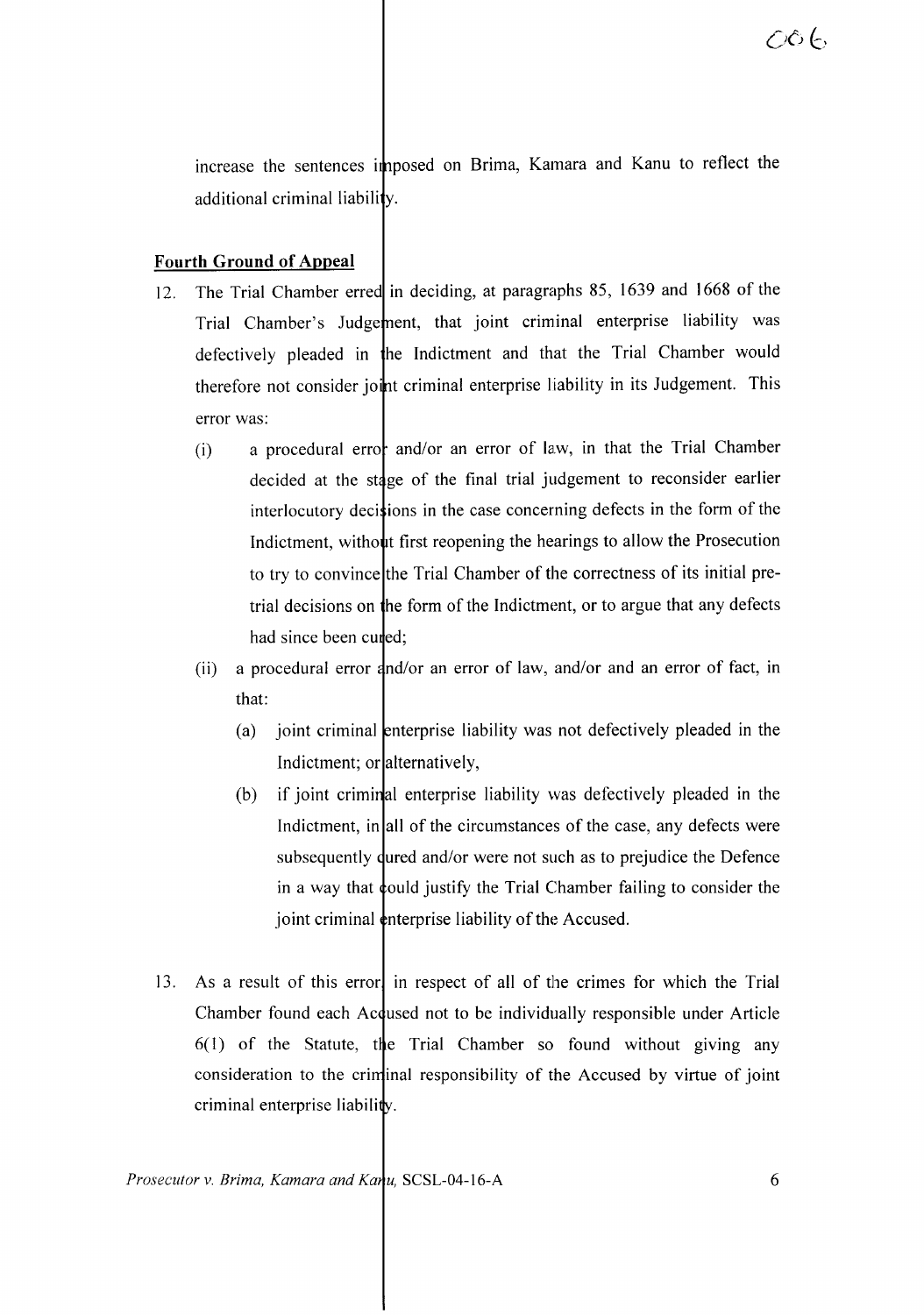- 14. The Prosecution requests the Appeals Chamber to reverse this finding of the Trial Chamber, and:
	- $(i)$  to revise the Trial Chamber's Judgement by adding findings that Brima, Kamara and Kanu are each individually responsible under Article  $6(1)$ of the Statute, by virtue of joint criminal enterprise liability, for all of the crimes which the Trial Chamber found in its Judgement to have been committed, and for all of the crimes that are encompassed within the Prosecution's other Grounds of Appeal to the extent that the other Grounds of Appea, are upheld, to make any resulting amendments to the Disposition of the Trial Chamber's Judgement, and to increase the sentences imposed on the Accused to reflect the additional criminal liability; and additionally or alternatively,
	- (ii) to the extent that the Appeals Chamber is unable to determine the matter without further findings of fact by the Trial Chamber, to remit the case to the Trial Chamber for further findings on whether the three Accused are individually responsible for these crimes under Article  $6(1)$  of the Statute on the basis of joint criminal enterprise liability.

## **Fifth Ground of Appeal**

- 15. The Trial Chamber erred in law and fact in not finding all three Accused individually responsible on Counts 1 and 2 of the Indictment in respect of the three enslavement crimes (sexual slavery, abductions and forced labour, and recruitment and use of child soldiers) to the extent that each of the three Accused was individually responsible for those crimes, and in particular:
	- $(i)$  in finding, at paragraph 1450 of the Trial Chamber's Judgement, that in this particular factual context, the conscription and use of child soldiers cannot be considered as acts in furtherance of a primary purpose to terrorize protected **p**ersons;
	- (ii) in finding, at paragraph 1454 of the Trial Chamber's Judgement, that the commission of abductions and forced labour cannot be considered to

*Prosecutor v. Brima, Kamara and Kanu, SCSL-04-16-A* 7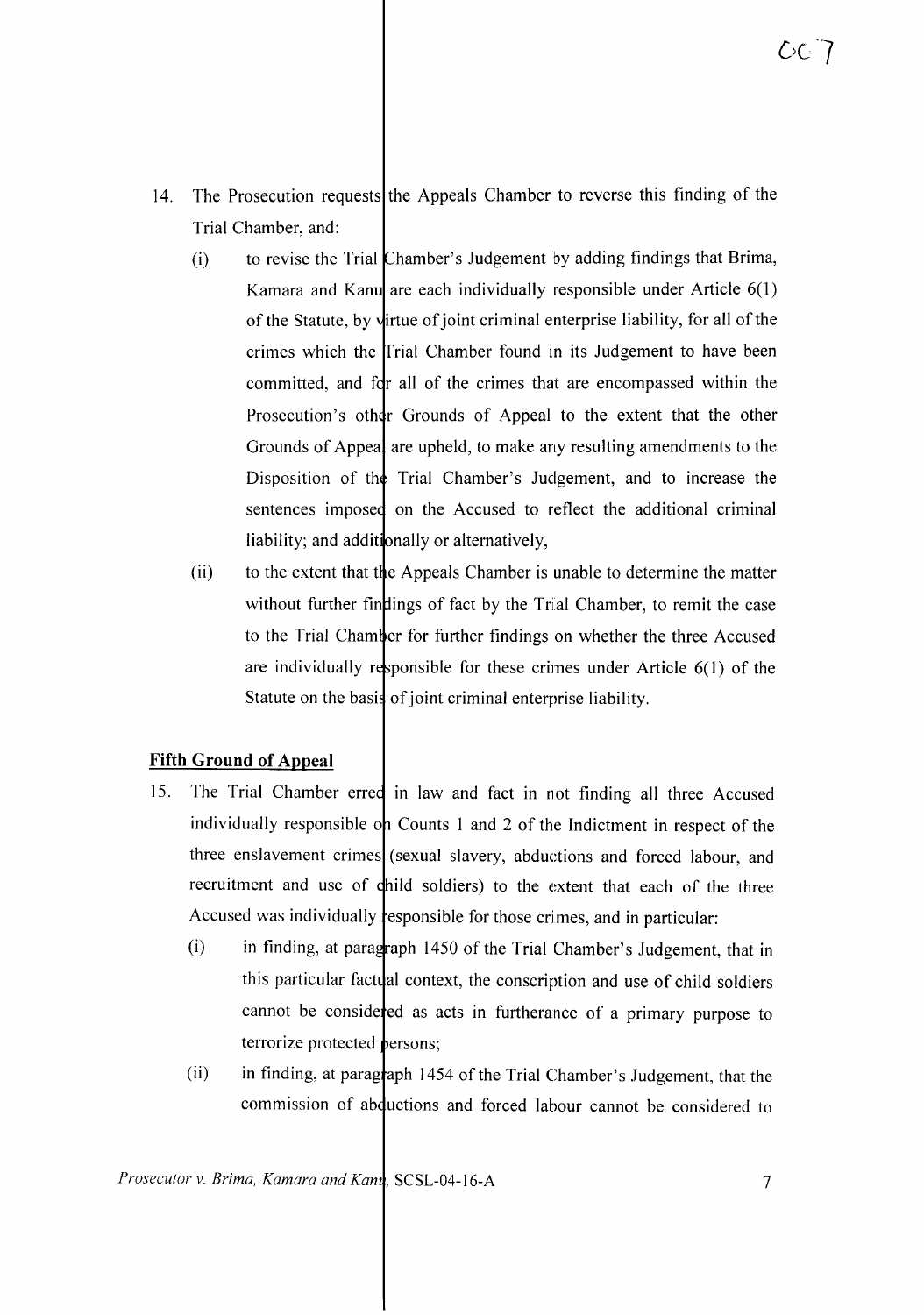have been committed with the primary purpose to terrorize protected persons;

- $(iii)$  in finding, at paragraph 1459 of the Trial Chamber's Judgement, that the acts of sexual slavery cannot be considered as having been committed with the primary purpose to terrorize the civilian population;
- (iv) in failing to find hat the three enslavement crimes were punishments imposed indiscriminately and collectively upon persons for acts that they had not committed with the intent on the part of the perpetrator to punish the protected persons or group of protected persons for acts which form the subject of the punishment.
- 16. The Prosecution requests the Appeals Chamber to reverse the above findings, and to revise the Trial Chamber's Judgement by substituting findings that the three Accused are also guilty on Counts 1 and 2 of the Indictment to the extent of their individual responsibility for the three enslavement crimes.
- 17. The Prosecution also reduests the Appeals Chamber to make any resulting amendments to the Disposition of the Trial Chamber's Judgement, and to increase the sentences imposed on Brima, Karnara and Kanu to reflect the additional criminal liability.

#### **Sixth Ground of Appeal**

- 18. The Trial Chamber erred, at paragraphs 94-95 and 696 of the Trial Chamber's Judgement, in holding that Count 7 of the Indictment was bad for duplicity and must be struck out. This error was:
	- (i) a procedural error  $\frac{1}{4}$ nd/or an error of law, in that the Trial Chamber decided at the stage of the final trial judgement to reconsider earlier interlocutory decisions in the case concerning defects in the form of the Indictment, without first reopening the hearings to allow the Prosecution to try to convince the Trial Chamber of the correctness of its initial pre-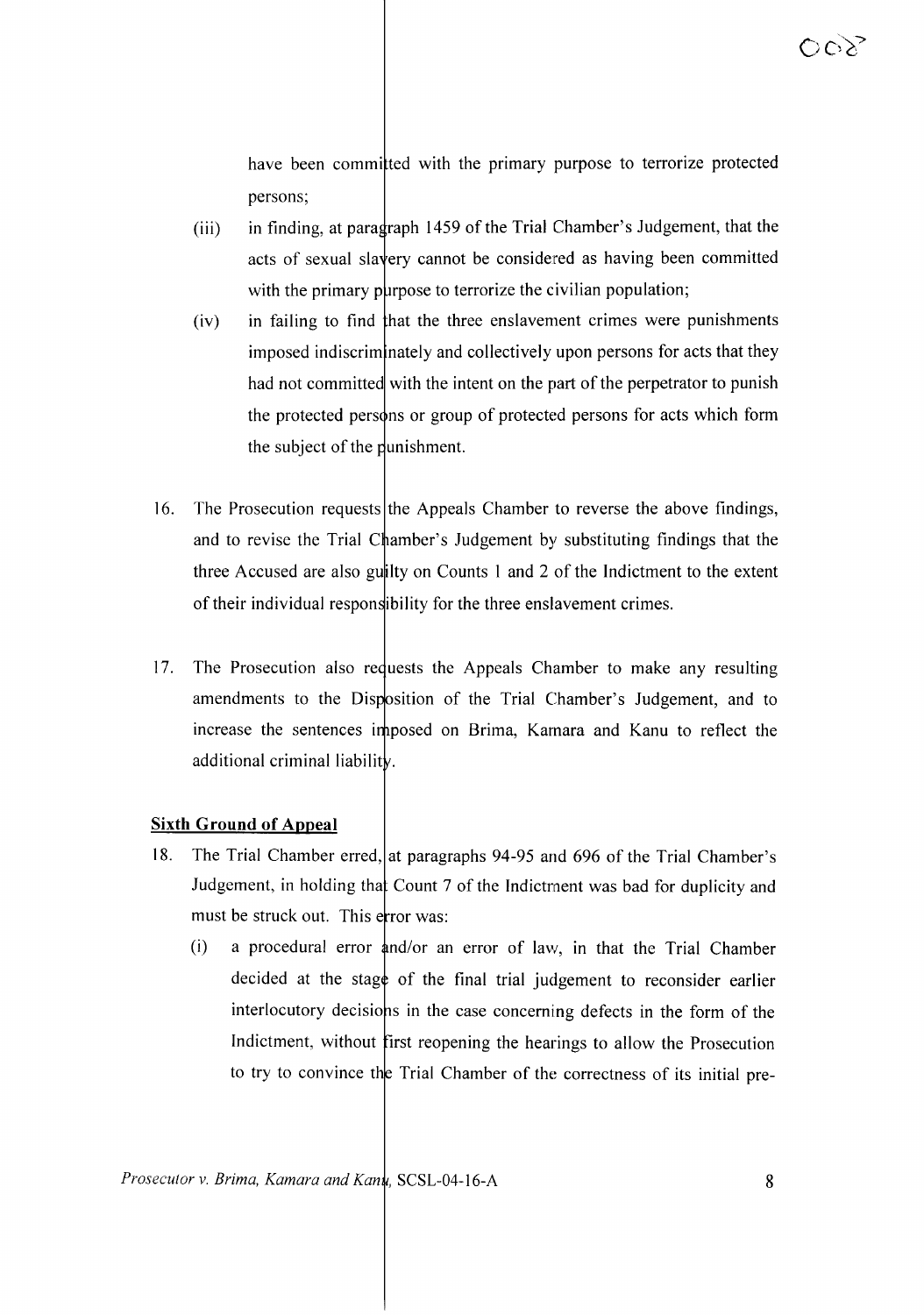trial decisions on th¢ form of the Indictment, or to argue that any defects had since been cured;

- (ii) a procedural error ahd/or an error of law, and/or and an error of fact, in that:
	- (a) Count 7 of the Indictment was not defectively pleaded; or alternatively,
	- (b) if Count 7 of the Indictment was defectively pleaded, in all of the circumstances of the case, any defects were subsequently cured and/or were ndt such as to prejudice the Defence in a way that could justify the Trial Chamber failing to consider the liability of the Accused under Count 7.
- 19. In respect of acts of sexual slavery for which each of the Accused was found to be individually responsibile, each of the Accused was found guilty of a war crime, namely outrages *uwon* personal dignity, a violation of common Article 3 to the Geneva Conventions and of Additional Protocol II, pursuant to Article  $3(e)$  of the Statute. However, as a result of the Trial Chamber's error, each Accused was not convicted in respect of these acts of a crime against humanity, namely sexual slavery, punishable under Article  $2(g)$  of the Statute, as pleaded in Count 7 of the Indictment.
- 20. The Prosecution requests the Appeals Chamber to reverse the Trial Chamber's decision, and to revise the Trial Chamber's Judgement, by adding a corresponding conviction for all three Accused on Count 7 in respect of the acts of sexual slavery for which they were convicted under Count 9, in addition to the convictions under Count 9.
- 21. The Prosecution also requests the Appeals Chamber to make any resulting amendments to the Disppsition of the Trial Chamber's Judgement, and to increase the sentences imposed on Brima, Kamara and Kanu to reflect the additional criminal liability.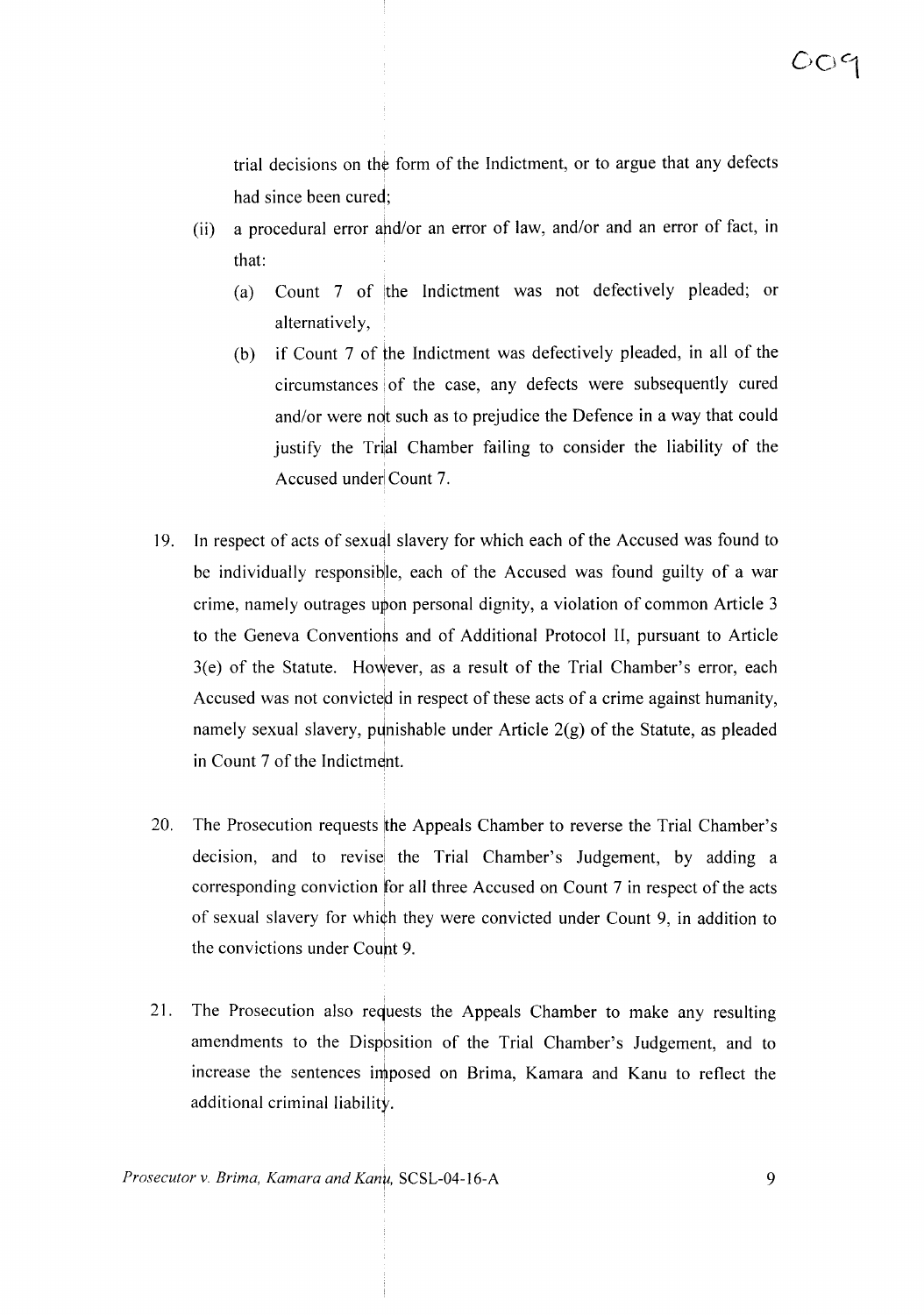### **Seventh Ground of Appeal**

- 22. The Trial Chamber:
	- (i) erred in law and in fact in holding, in paragraphs 697, 703, 710, 713 and 722 of the Trial Chamber's Judgement, that there is no lacuna in the law which would necessitate a separate crime of "forced marriage" as an "other inhumane act"; and
	- (ii) erred in law and in fact in holding, in paragraph 704 of the Trial Chamber's Judgement, that the Prosecution evidence proved no more than sexual slavery for purposes of establishing forced marriage as an "other inhumane act" as charged in Count 8.
- 23. As a result of these errors, the Trial Chamber wrongly failed to convict each Accused of the crime of forced marriage as an "other inhumane act" as charged in Count 8, and erred in law and fact, and committed a procedural error at paragraph 722 of the Trial Chamber's Judgement, in dismissing Count 8 for redundancy.
- 24. The Prosecution requests the Appeals Chamber to reverse this finding of the Trial Chamber, and either:
	- (i) to revise the Trial Chamber's Judgement by adding findings that each of the Accused is individually responsible under Article 6(1) and Article 6(3) of the Statute for the crime against humanity of other inhumane acts (forced marriage) and to enter convictions for each Accused on Count 8, to the extent that the Appeals Chamber is able to determine, without further findings of fact by the Trial Chamber, that crimes of forced marriage were committed and that the Accused are individually responsible for these crimes, to make any resulting amendments to the Disposition of the Trial Chamber's Judgement, and to increase the sentences imposed on the Accused to reflect the additional criminal liability; and additionally or alternatively,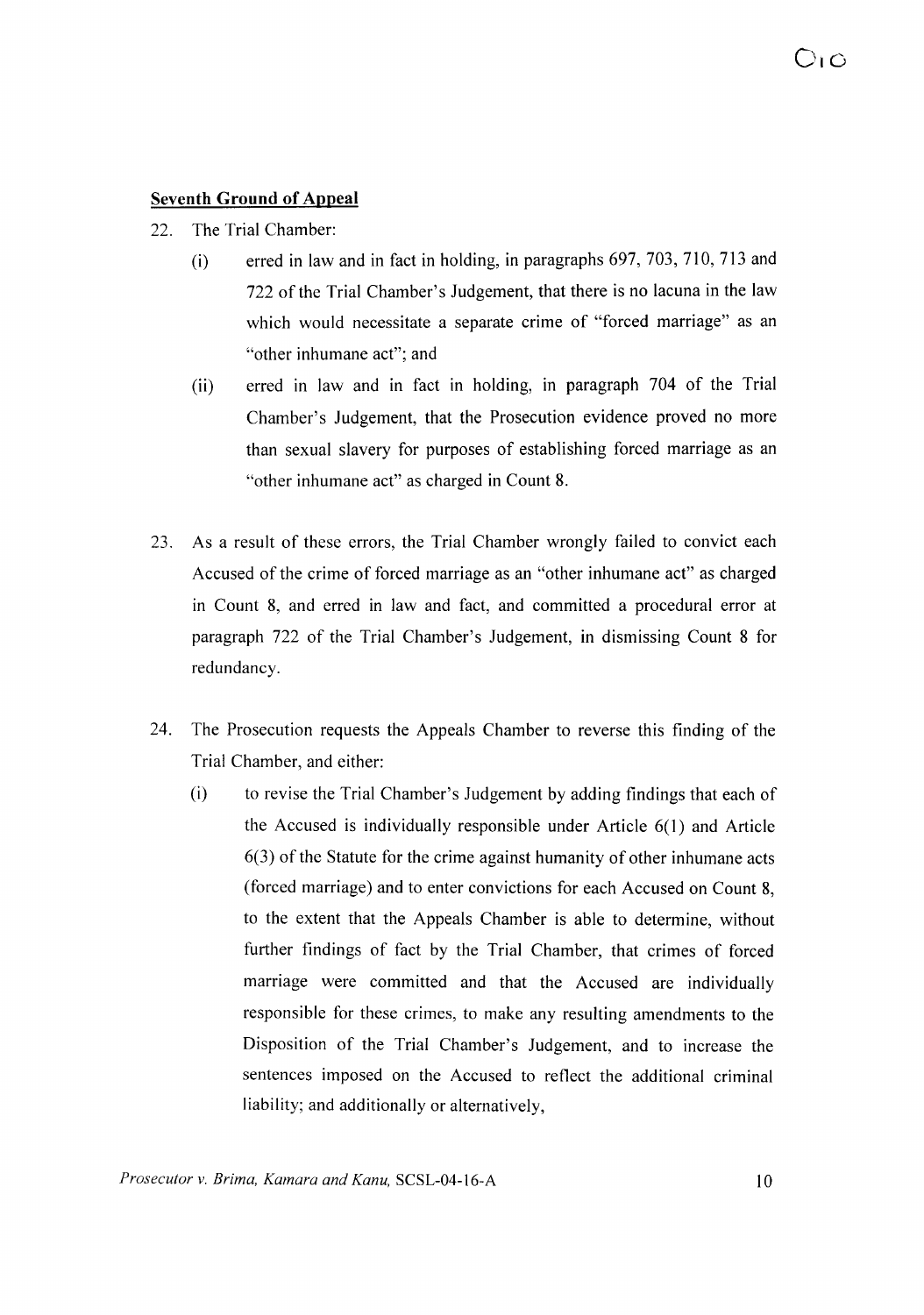- (ii) to the extent that the Appeals Chamber is unable to determine the matter without further findings of fact by the Trial Chamber, to remit the case to the Trial Chamber for further findings on whether these crimes were committed and whether each of the Accused is individually responsible for these crimes.
- 25. Alternatively to the remedy requested in paragraph 24 above, the Prosecution requests the Appeals Chamber to make a finding of law, as a matter of general importance in international law, that the crime against humanity of other inhumane acts includes the crime of forced marriage.

### **Ei2hth Ground of Appeal**

- 26. The Trial Chamber erred in law, and committed a procedural error, in paragraph 726 of the Trial Chamber's Judgement, in finding that it would result in a duplicitous charge to consider both (i) mutilations (amputations), and (ii) other acts of violence (such as beatings and ill treatment), under the same count, and in deciding that therefore it would consider mutilations (amputations) under Count 10 only, and beatings and ill treatment under Count 11 only.
- 27. As a result of this error, in respect of the mutilations (amputations) for which each of the Accused was found criminally responsible, each Accused was convicted under Count 10 (a war crime) but not under Count 11 (a crime against humanity). Brima and Kamara were both found not guilty on Count 11, at paragraphs 2115 and 2119 of the Trial Chamber's Judgement respectively, and no conviction was entered against Kanu on Count 11.
- 28. The Prosecution requests the Appeals Chamber to reverse the Trial Chamber's decision, and to revise the Trial Chamber's Judgement by entering corresponding convictions against each of the three Accused on Count 11 in respect of the mutilations for which they are convicted under Count 10, In addition to the convictions under Count 10.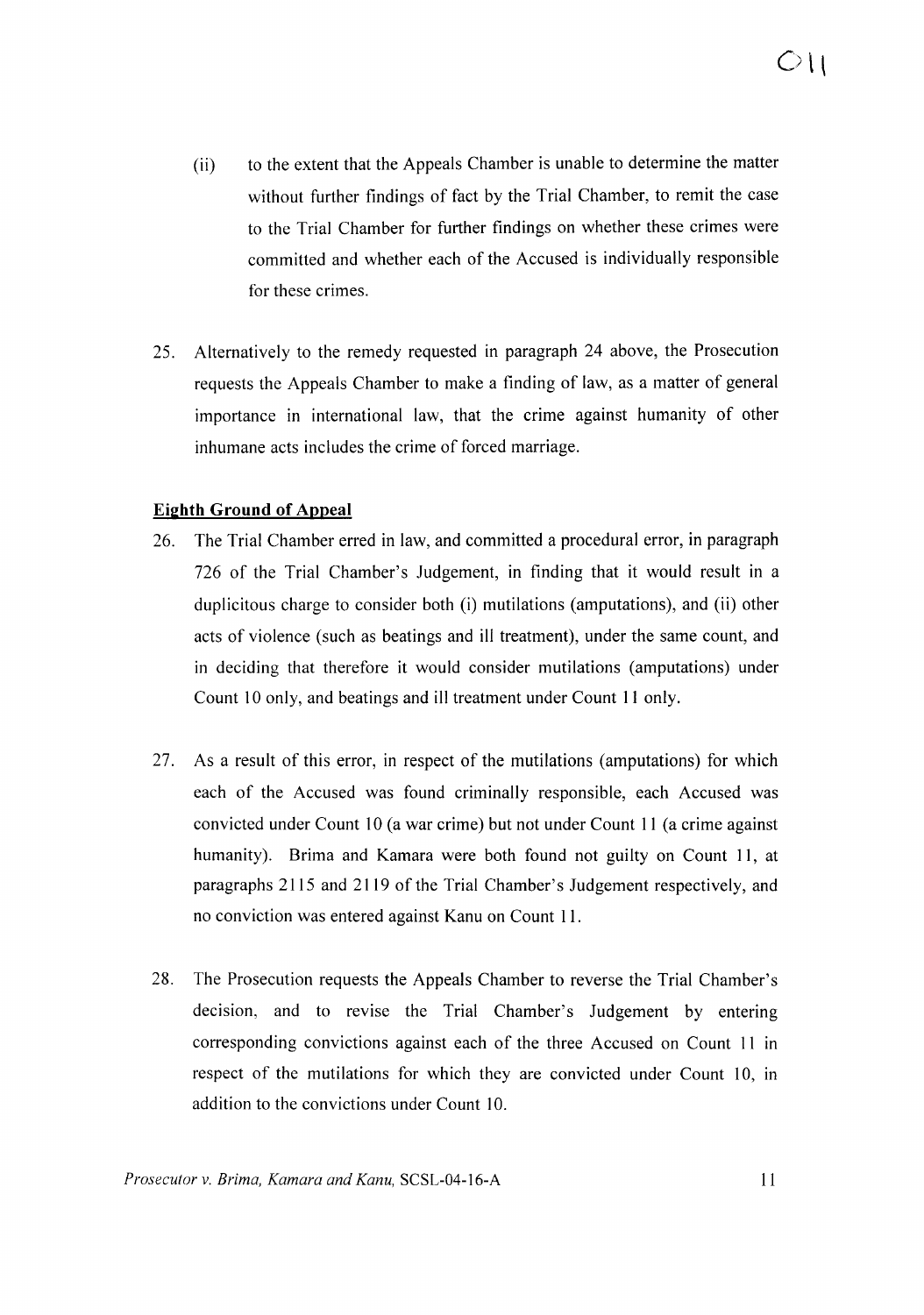- 29. The Prosecution also requests the Appeals Chamber to make any resulting amendments to the Disposition of the Trial Chamber's Judgement, and to increase the sentences imposed on Brima, Kamara and Kanu to reflect the additional criminal liability.
- 30. Alternatively to the remedy requested in paragraphs 28 and 29 above, the Prosecution requests the Appeals Chamber to revise the Trial Chamber's Judgement, by entering convictions against each of the three Accused on Count 11 in respect of the mutilations for which they are convicted under Count 10, instead of the convictions under Count 10, and to increase the sentences imposed on Brima, Kamara and Kanu to reflect the additional criminal liability.

#### **Ninth Ground of Appeal**

- 31. The Trial Chamber:
	- (i) erred in law in finding, at paragraph 800 of the Trial Chamber's Judgement, that where the legal requirements pertaining to both Article  $6(1)$  and Article  $6(3)$  responsibility are met in respect of the same *count*, it would constitute a legal error to enter a concurrent conviction under both provisions;
	- (ii) on the basis of the findings in the Trial Chamber's Judgement, erred in law, and/or committed a procedural error, in the Disposition of the Trial Chamber's Judgement, in not convicting each of the Accused under Article 6(3) of the Statute, in addition to Article 6(1), in respect of all of the Counts on which they were convicted under Article 6(1).
- 32. **In** respect of each Count on which an Accused is found, following the determination of all of the Prosecution's other Grounds of Appeal, to be individually responsible, on that Count, for certain crimes under Article 6(1) only and other crimes under Article 6(3) only, the Prosecution requests the Appeals Chamber to revise the Trial Chamber's Judgement, and to enter